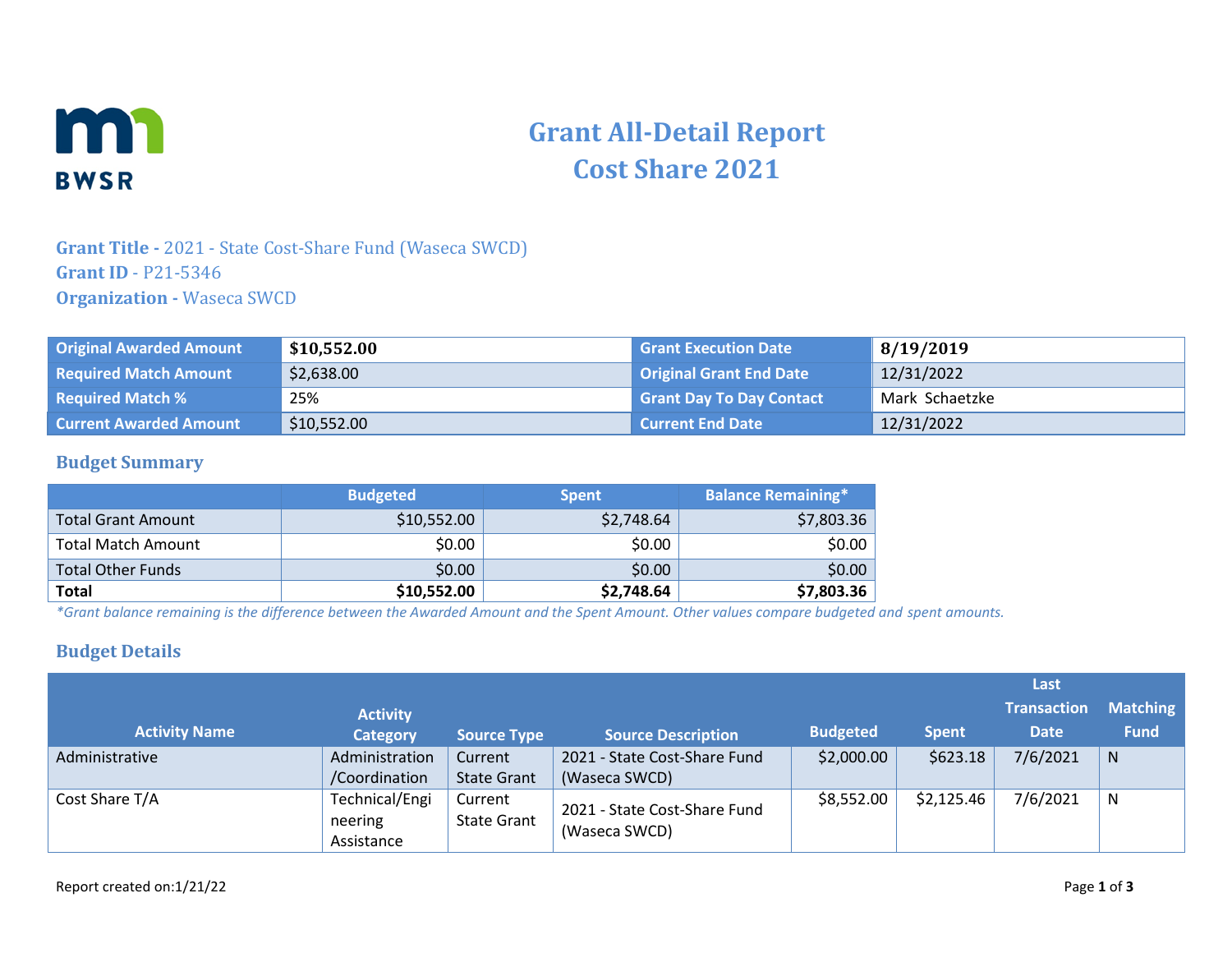# **Activity Details Summary**

| <b>Activity Details</b> | Total Action Count Total Activity Mapped | <b>Proposed Size / Unit \</b> | <b>Actual Size / Unit</b> |
|-------------------------|------------------------------------------|-------------------------------|---------------------------|
|                         |                                          |                               |                           |

### **Proposed Activity Indicators**

| <b>Activity Name</b> | Indicator Name | <b>Value &amp; Units</b> | <b>Example 1 Number 1 Number 1 Number 1 Number 1 Number 1 Number 1 Number 1 Number 1 Number 1 Number 1 Number 1 Number 1 Number 1 Number 1 Number 1 Number 1 Number 1 Number 1 Number 1 Number 1 Number 1 Number 1 Number 1 Numb</b> | <b>Comments</b> |
|----------------------|----------------|--------------------------|--------------------------------------------------------------------------------------------------------------------------------------------------------------------------------------------------------------------------------------|-----------------|
|                      |                |                          |                                                                                                                                                                                                                                      |                 |

## **Final Indicators Summary**

| <b>Indicator Name</b> | <b>Total Value</b> | <b>Unit</b> |
|-----------------------|--------------------|-------------|
|                       |                    |             |

# **Grant Activity**

| <b>Grant Activity - Administrative</b> |                                                                                                                                                                                                                                          |                 |  |
|----------------------------------------|------------------------------------------------------------------------------------------------------------------------------------------------------------------------------------------------------------------------------------------|-----------------|--|
| <b>Description</b>                     | Time for sending out inspection letters and reports to landowners on their cost share projects.                                                                                                                                          |                 |  |
| <b>Category</b>                        | ADMINISTRATION/COORDINATION                                                                                                                                                                                                              |                 |  |
| <b>Start Date</b>                      | $1-Aug-20$                                                                                                                                                                                                                               | <b>End Date</b> |  |
| <b>Has Rates and Hours?</b>            | Yes                                                                                                                                                                                                                                      |                 |  |
| <b>Actual Results</b>                  | This is used for sending out letters and inspection sheets to landowner on their Cost Share Contracts.<br>2021<br>2nd qtr<br>Cheri B 2 hrs @ 36.07/hr = \$72.14<br>1st qtr<br>Cheri B 16 hrs @ $$34.44/hr = $551.04$<br>2020 no activity |                 |  |